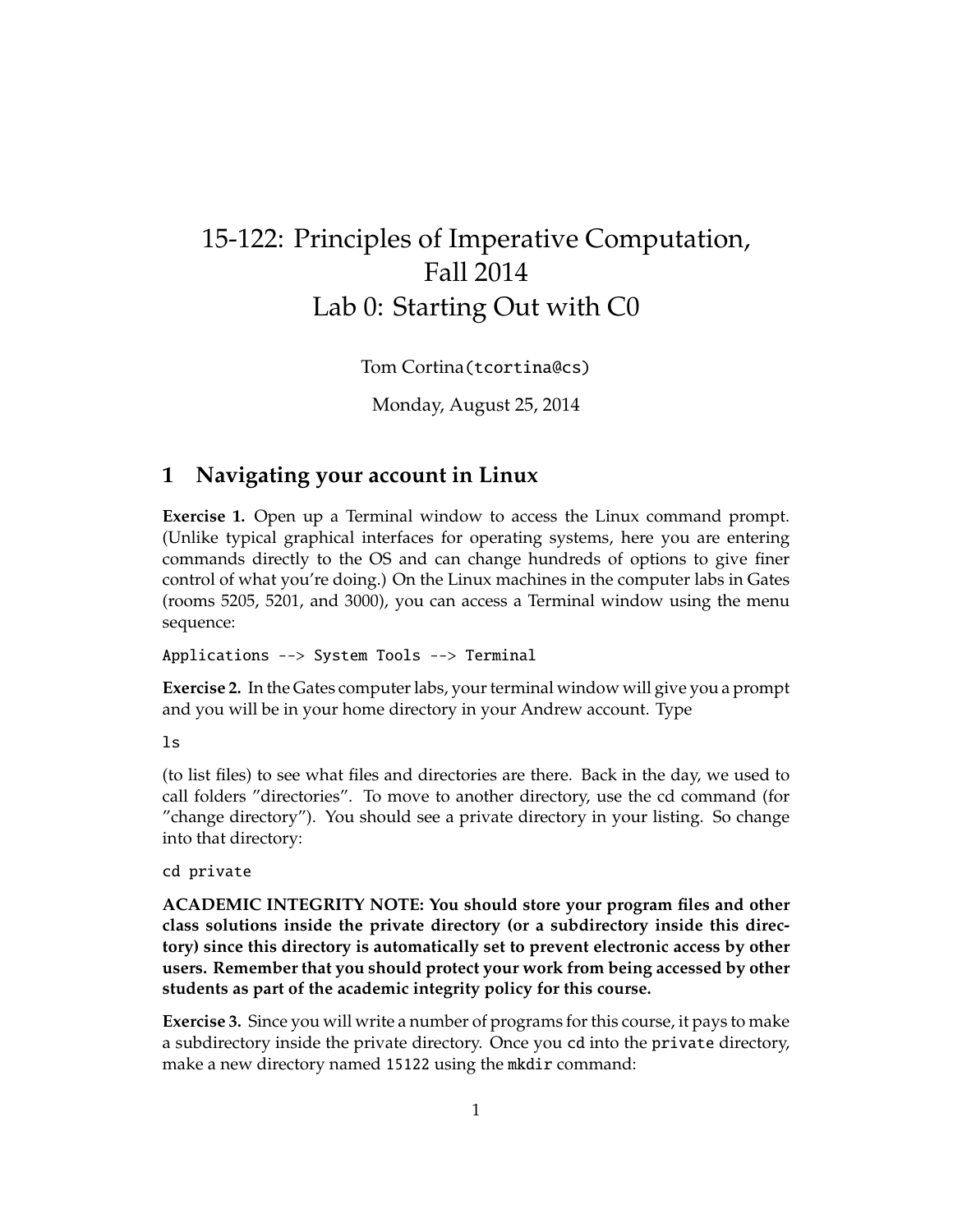mkdir 15122

Now go into this directory using cd again:

cd 15122

Once inside this directory, create another subdirectory called lab0 for today's lab and then change into that directory:

mkdir lab0 cd lab0

**Exercise 4.** Verify you are in the lab0 directory by entering the command pwd to get the *present working directory*. You should see something like this (with some user directory number and your andrew ID):

/afs/andrew.cmu.edu/usr\_number/your\_id/private/15122/lab0

Once you are in the lab0 directory, copy a file containing a program into your directory:

cp /afs/andrew.cmu.edu/usr9/tcortina/public/15122f14/factorial.c0 .

**WARNING: The final period is important and spacing is important too.**

This command says to copy the file factorial.c0 from the public directory /afs/andrew.cmu.edu/usr9/tcortina/public/15122f14 to your current directory (specified by the shortcut of a single period). If you did this correctly, type ls and you should the file in the current listing in your directory.

#### **2 Editing your program**

You can use any editor you wish to write and edit your programs, but we highly recommend you try out emacs and vim since these editors can do much more than just help you edit your code (as you will see). For lab, **choose one of the two editors**, and following the instructions below. You can try out the other editor later.

**Exercise 5.** Open the factorial.c0 file that you copied from the previous part of the lab:

**EMACS:** emacs factorial.c0 **VIM:** vim factorial.c0

(If the file doesn't exist, the editor will start with a new empty file.) You should see the editor start in the Terminal window, and you should see some program that looks like it computes factorial. The program is written in C0, the language we'll be using to start the semester.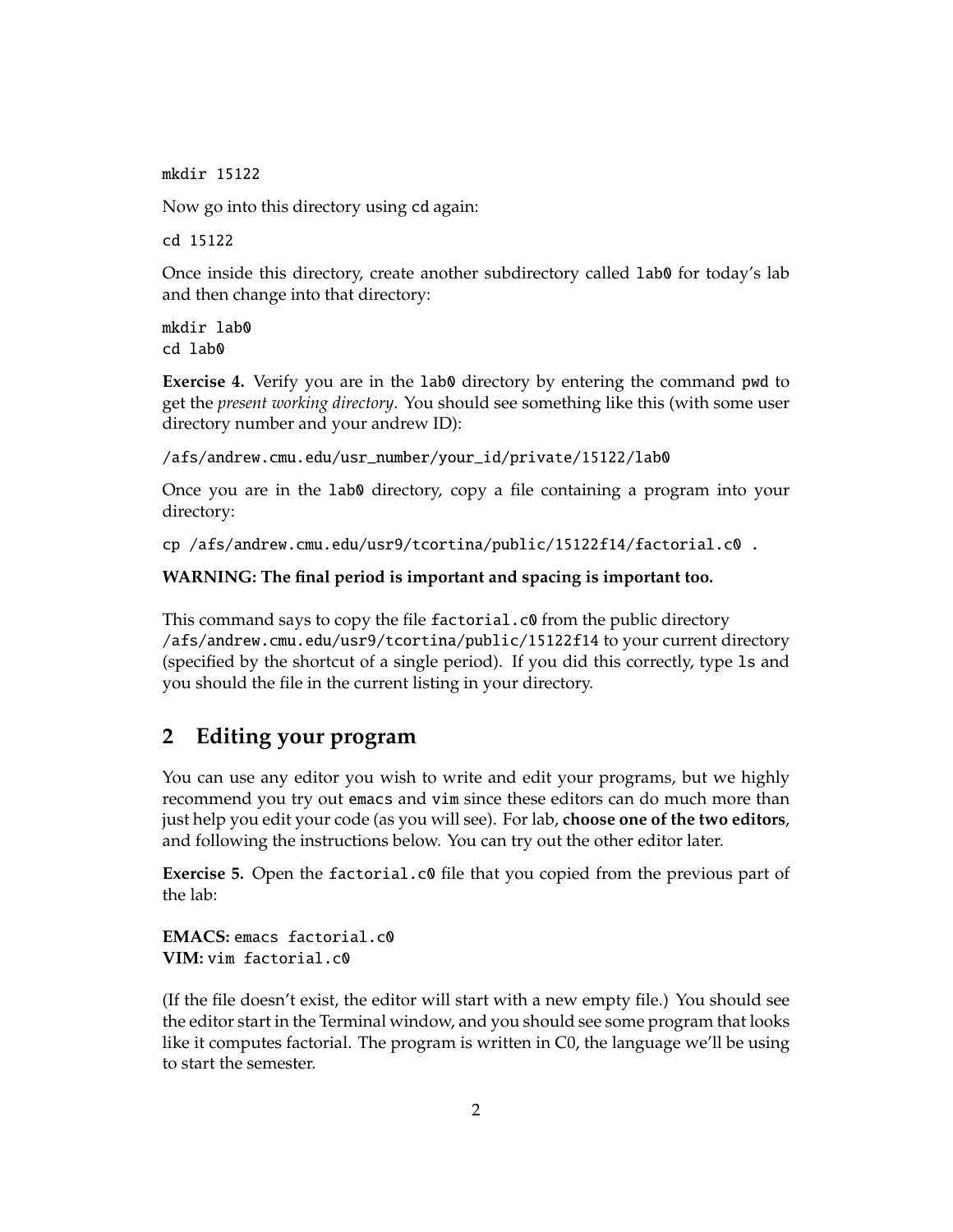**Exercise 6.** Edit the program and add your name and section letter at the appropriate locations. Use the instructions below for the editor you're using.

**EMACS** You can just start typing and editing without hitting special keys. You can use the arrow keys to navigate around the file to insert code. There are many shortcuts and built-in features to emacs but you don't need them right now. In the file, insert your name and your section letter in the appropriate comments in your program.

**VIM** This editor has two modes, an *insert mode* where you can insert text, and a *command mode* where you can enter commands. You start in command mode so you can't edit immediately. Use the arrow keys to move around the file. While in command mode, if you press i, the editor changes you to insert mode, allowing you to type text. In the file, insert your name and your section letter in the appropriate comments in your program. Press the Escape (ESC) key while in insert mode to return to command mode.

**Exercise 7.** Now save your changes and exit the editor. Use the appropriate instructions below.

**EMACS** Once you're ready to exit, press Crtl-x (the Control key and the x key at the same time) followed by Ctrl-c. Emacs will ask you whether you want to save your file (since you changed it) - press y for yes. (You could press n instead if you don't want to save your changes).

**VIM** *You can only save and*/*or exit while in command mode.* Save your work and exit the editor by entering the sequence :wq followed by the enter/return key. (You can exit without saving by entering the sequence :q! and followed by the enter/return key.)

**For more information about using the editors:** If you'd like to learn more about emacs editing commands, visiting this tutorial written by one of our teaching assistants: http://www.andrew.cmu.edu/user/niveditc/pages/emacs.html To learn more about vim, you can try out vimtutor in your own time. Simply type vimtutor at the command prompt in the Terminal window to get started.

## **3 Compiling and running your program**

When you run your program, it needs to be compiled first to check for syntax errors and, if none, to translate the code into a lower level (machine) version that can be executed by the computer. Before you do this for the first time, you need to make sure that we can access the compiler  $\alpha$  or interpreter coin from the command line.

**Exercise 8.** First, you need to find out what command shell you're using, since set up is different for each shell. At the command line prompt, enter: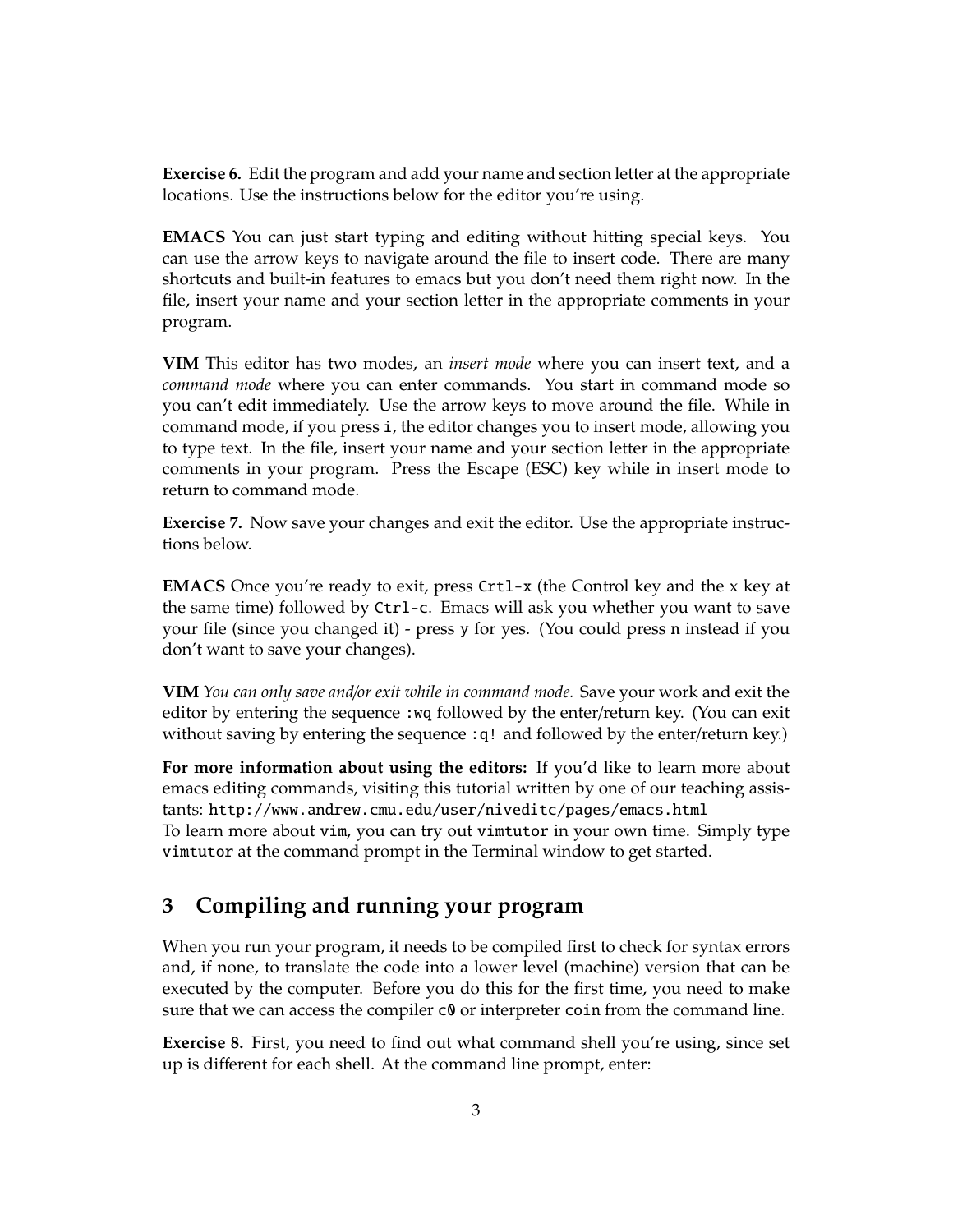echo \$SHELL

If you see csh, then enter the following command, exactly as shown:

setenv PATH \${PATH}:/afs/andrew/course/15/122/bin

If you see bash, then enter the following command, exactly as shown:

export PATH=\$PATH:/afs/andrew/course/15/122/bin

If you see another shell designation, ask your teaching assistant for assistance. **NOTE: There is a script you can run to set this up so it automatically happens each time you log in. Your teaching assistant can show you how to do this after you complete the lab or you can find instructions on our course website.**

**Exercise 9.** Compile your code using the cc0 compiler as discussed below. (Be sure you're still in the lab0 directory.)

```
cc0 -d factorial.c0
```
This runs the compiler with debug mode on (-d). Debug mode includes all of the annotations starting with //@ as part of your code for testing. You will learn how these work in class. If there are no syntax errors, the command line prompt will be displayed without any other messages. Type ls and you will see a new file in your directory named a.out which is the executable version of your program. (If you have syntax errors during compilation, go back into the file with an editor and correct them.)

Now run the program by typing in the following command:

./a.out

The first dot says to look in the current directory (recall this shortcut from the cp command) and run the a.out executable file. This will cause the main function in your program to launch, which prints the values of 0! through 9! in the terminal window, one per line.

**Exercise 10.** Another way to run the program is *interpreted mode* where the instructions are checked, translated and run in one step. This is a good way to interact with your program in real time to test it carefully. Execute the following command to run the interpreter on the factorial program:

coin -d factorial.c0

You should see the interpreter launch, waiting for a command:

```
C0 interpreter (coin) 0.3.2 'Nickel' (r364, Tue Nov 19 22:45:16 EST 2013)
Type '#help' for help or '#quit' to exit.
-->
```